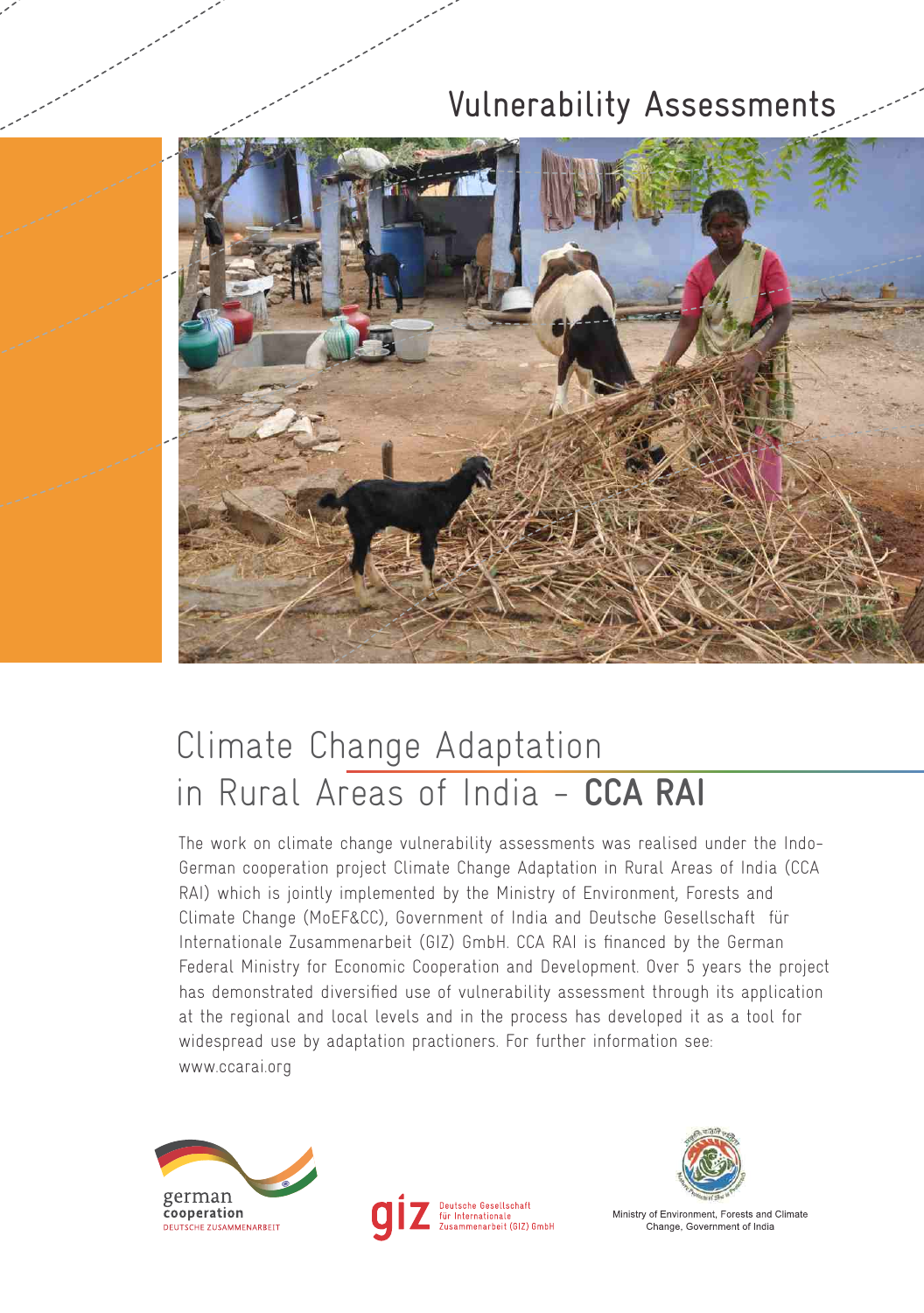## **Using climate change vulnerability assessment for adaptation planning at state and local levels: method and lessons learnt**

## **Context/Background**

Assessing vulnerability to climate change is not only crucial for defining the risks posed by climate change but also for providing a starting point for identifying measures to adapt to climate change impacts and to efficiently allocate financial and other resources to the most vulnerable regions, people and sectors. Furthermore, climate change vulnerability assessments can be used to monitor and evaluate the success of adaptation measures.

The need for a structured approach on climate change vulnerability assessments in India was first felt in 2008 after the Government of India (GoI) released its **National Action Plan on Climate Change (NAPCC).** The GoI directed the state governments to prepare **State Action Plans on Climate Change (SAPCC).** SAPCCs are developed to mainstream climate change solutions in the development planning process at state level. Mainstreaming climate change concerns requires an understanding of the past, current and future climate stresses and their current and potential impacts in a region; as well as an understanding of the potential to adapt to these impacts. Vulnerability Assessment (VA) presents a scientific evidence of the additional climate induced stress besides outlining the non-climatic

#### **What is vulnerability?**

The most authoritative definition of the term "vulnerability" in the context of climate change has been put forth by the Working Group II of the Intergovernmental Panel on Climate Change (IPCC): Vulnerability is the degree, to which a system is susceptible to, and unable to cope with, adverse effects of climate change, including climate variability and extremes. Vulnerability is a function of the character, magnitude, and rate of climate change and its variation to which a system is exposed, its sensitivity, and its adaptive capacity.

The project has followed this concept for all the work around vulnerability assessment.



factors and emphasizes the need for action thus helping in planning and judicious allocation of resources. It hence provides a scientific and objective basis for prioritizing which sectors, social groups, or geographical regions need special attention for climate change adaptation.

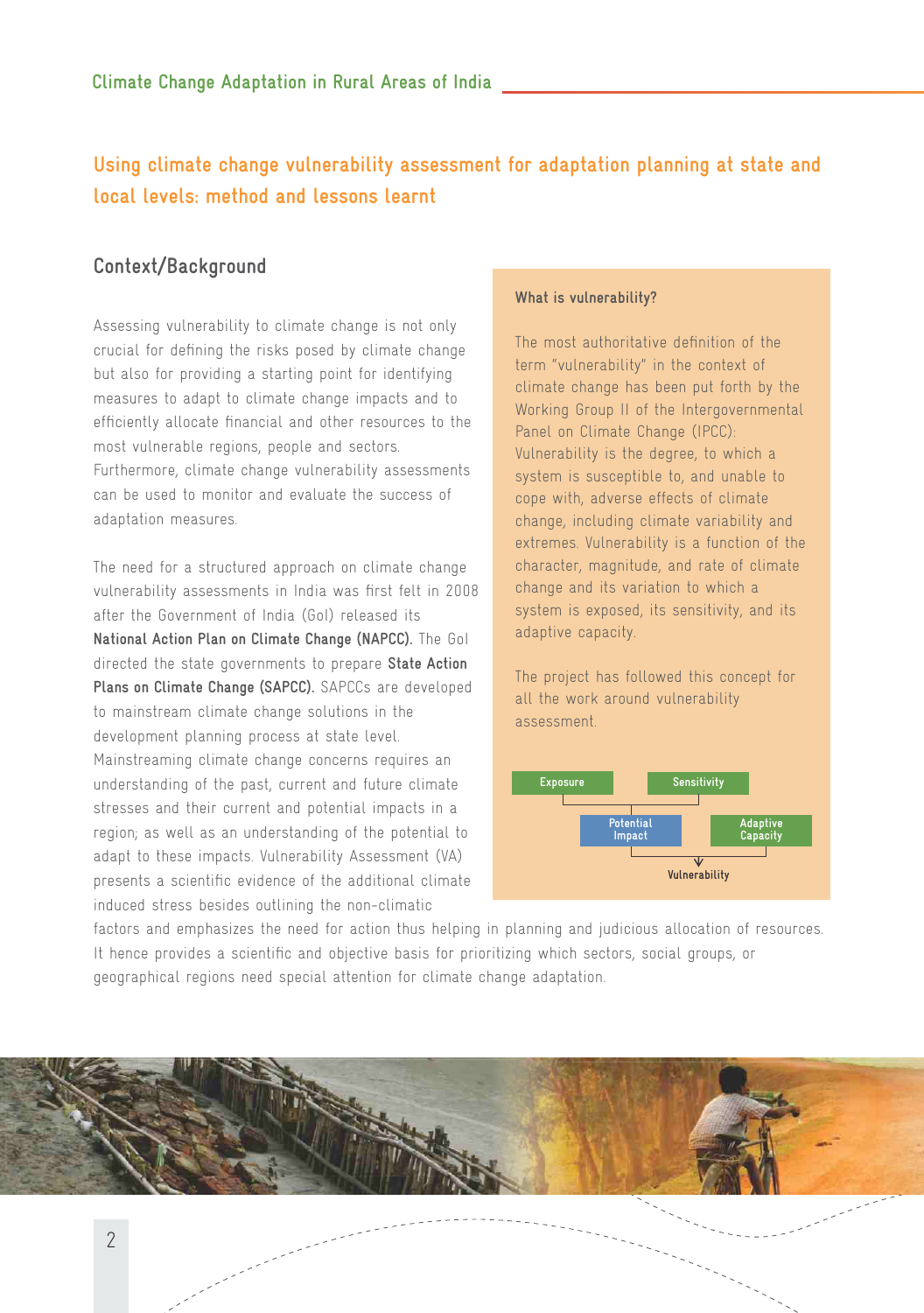The work around vulnerability assessment forms an integral part of the project Climate Change Adaptation in Rural Areas of India (CCA RAI) where carrying out systematic VA exercises have supported a comprehensive adaptive planning process at local level demonstration projects for piloting adaptation measures and also at regional (State) level through climate proofing government programmes.

## **Approach**

#### **Adaptation/Working hypothesis for Vulnerability Assessment in CCA RAI**

A structured approach for climate change vulnerability and risk assessment provides a scientific and objective basis for decision making to reduce the adverse impacts of climate change and guide towards judicious allocation of resources

#### **CCA RAI work on VA has been demonstrated in three major variants**



The work around vulnerability assessments have focussed around three broad contributions, first being, developing a knowledge product in the form of a framework and step-wise guidebook which could be used by the wider sector to design and conduct customised VAs. Second is that of conducting regional VA at the state level for multiple sectors related to Natural Resource Management using 'top-down'

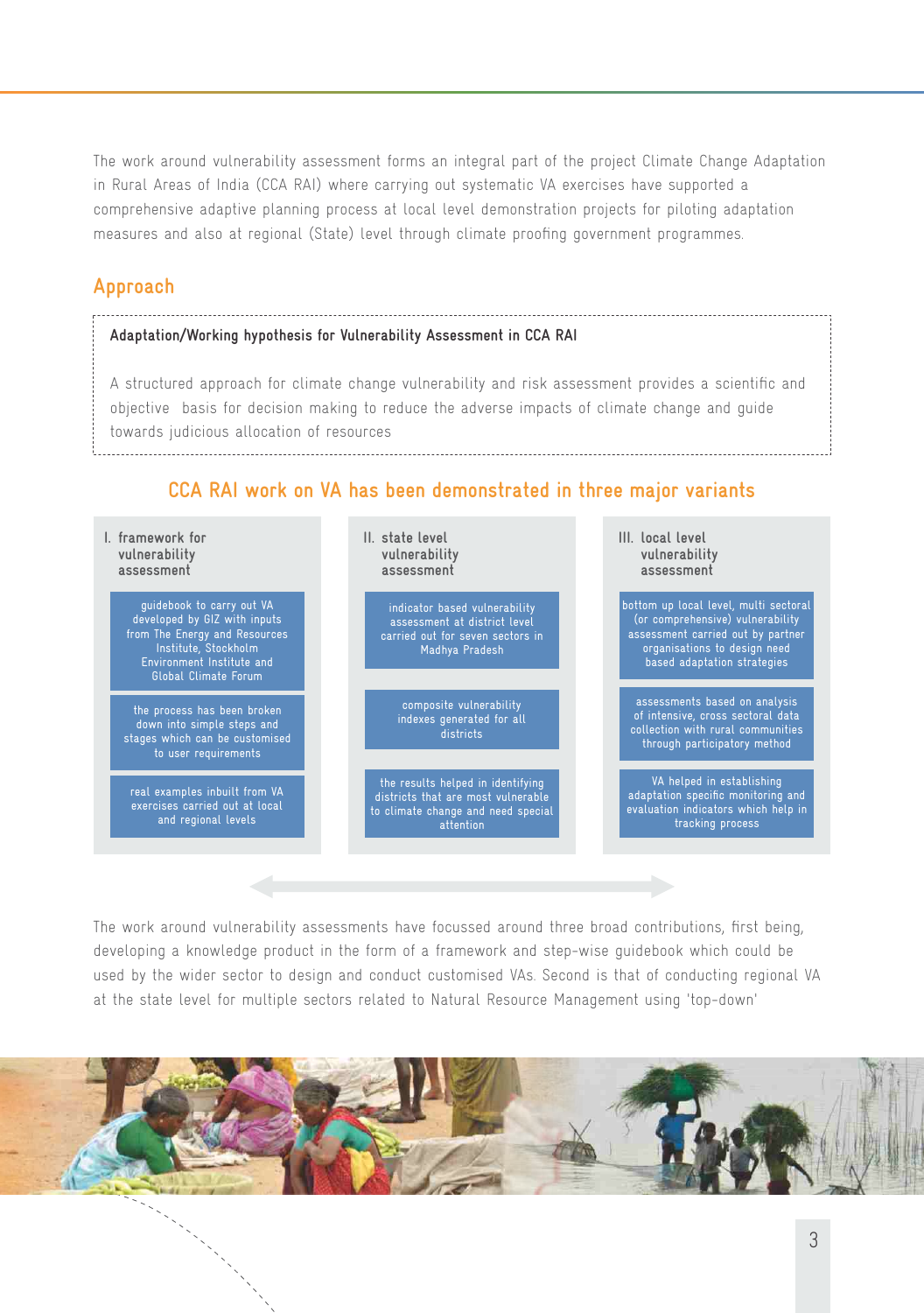method which involves generating composite vulnerability indexes . Third variant offered by the project is its experience of conducting local level vulnerability assessments using bottom-up approach based on a series of intensive participatory tools and methods. Although all three lines of activities were done parallel to each other the cross learning helped in meeting the objectives and enhancing the overall planning and also helped in building concrete learnings around conducting vulnerability assessments.

### **Results**

## **I. Development of a framework for climate change vulnerability assessment**

CCA RAI developed a vulnerability assessment framework (fig.1) to provide decision- makers and adaptation implementers such as local and state government officials, development experts and civil society representatives with a structured approach. This approach is documented in the publication titled 'framework for climate change vulnerability assessments.' The framework seeks answers to following key questions framed around vulnerability, as defined by the IPCC:



**Fig. 1: CCA RAI Vulnerability Assessment Framework** 

- How to plan for a vulnerability assessment?
- Which tools or methods to select to carry out a vulnerability assessment?
- How to carry out a vulnerability assessment?

The framework can be considered as a cutting edge approach and is very relevant in the context of the state action plans since the SAPCC guidelines foresee to carry out a VA at state level. The publication contains practical examples of climate change vulnerability assessments carried out at state-level (the case of Madhya Pradesh)and at local-level.

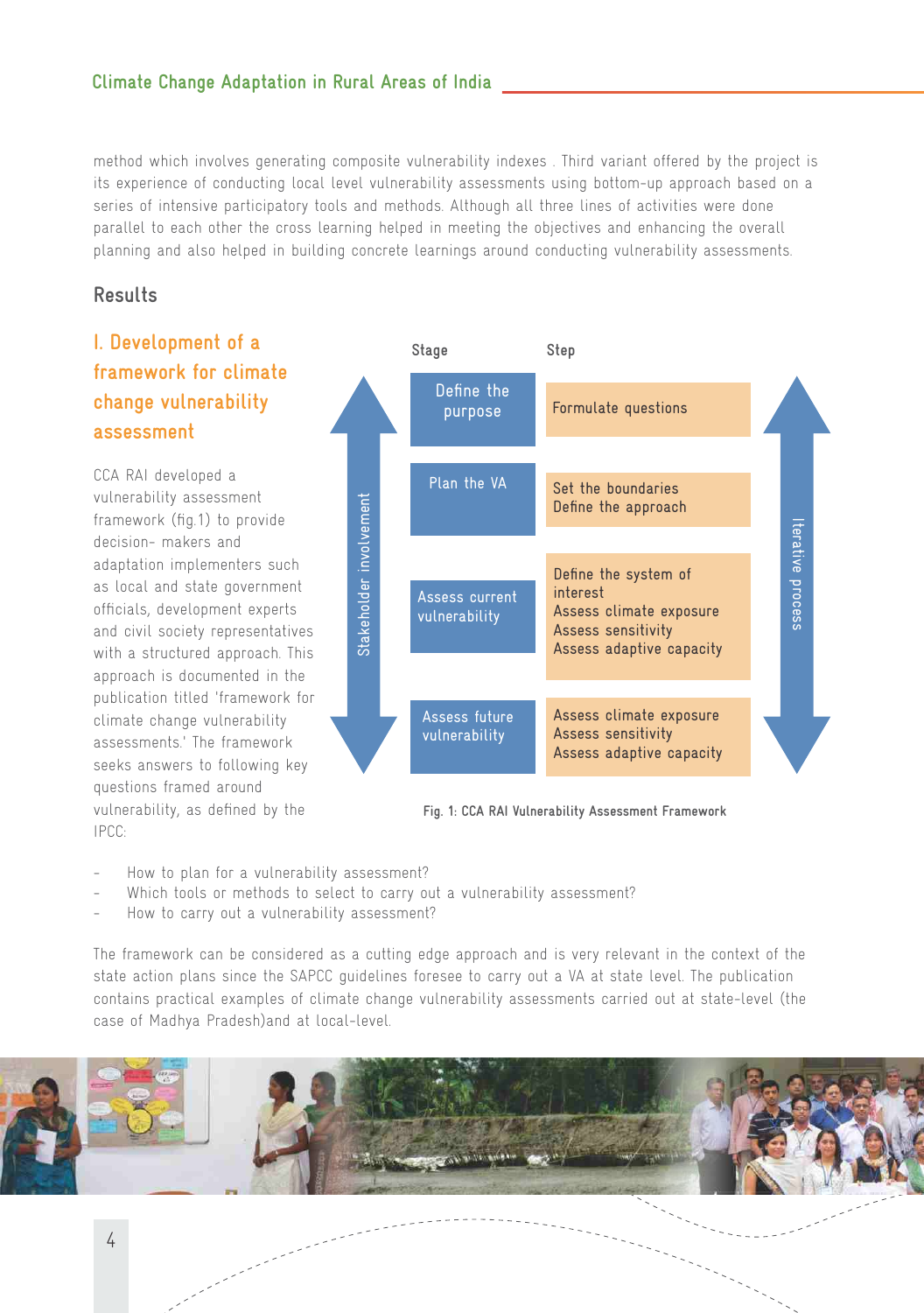### **II. State-level vulnerability assessments**

Top-down indicator based vulnerability assessment for Madhya Pradesh gave implications of current impacts of climate change and extent of vulnerability in Madhya Pradesh across seven major sectors namely social, economic, agriculture, water resource, forest, health and climate. The study was carried out across sectors, spatially and temporally for which the system of interest was the entire state of Madhya Pradesh whereas the units for assessment were the districts and helped in identifying the vulnerable regions (districts) in the state. . The methodology involved generating composite vulnerability index for all 50 districts of the state. All 50 districts in the State have been ranked from 1-50 based on their relative vulnerabilities. Further drill down indexes for each sector helped in understanding the causes for a district's high or low vulnerability. Despite some limitations of the methodology, constraints of data availability and limited information available through climate models the study at state level has been first of its kind in India, and its results became part of the MP State Action Plan on Climate Change and are being used by state departments for formulating adaptation strategies. The study is published as "Vulnerability Assessment of Madhya Pradesh towards Climate Change- study under the MoEF-GIZ project on Climate Change Adaptation in Rural Areas of India."

#### **III Local-level vulnerability assessments**

Six out of nine CCA RAI demonstration projects on climate change adaptation carried out bottom-up vulnerability assessments in their respective project areas. The results of the vulnerability assessments were used by NGOs to define adaptation hypotheses while designing projects and in the process developed adaptation focused M&E frameworks. All NGOs used the findings of VA to identify and select appropriate adaptation options to address key concerns and risks identified by the study. In two cases, VA exercise has also been used to select beneficiaries for the project. The experiences from the local level vulnerability assessments were incorporated in developing a step by step guide on how to do vulnerability assessments at local level and link it with the Monitoring and Evaluation (M&E) system of a project. It is published as "Community-Based Vulnerability Assessments and Adaptation Monitoring-A step by step guide"

#### **Application beyond the CCA RAI-project**

Know how on local level vulnerability assessment has been shared with CCA RAI partner organisations and other sector institutions through a host of capacity building programmes. These organisations have widely used the VA approach in varied works such as developing panchayat level adaptation and development plans, identification and selection of primary stakeholders as project beneficiaries and selection of project villages in interventions beyond the CCA RAI support. Leadership for Environment and Development (LEAD) India, DHAN Foundation, MSSRF are some development organizations which have made stronger field analysis by using this VA approach.

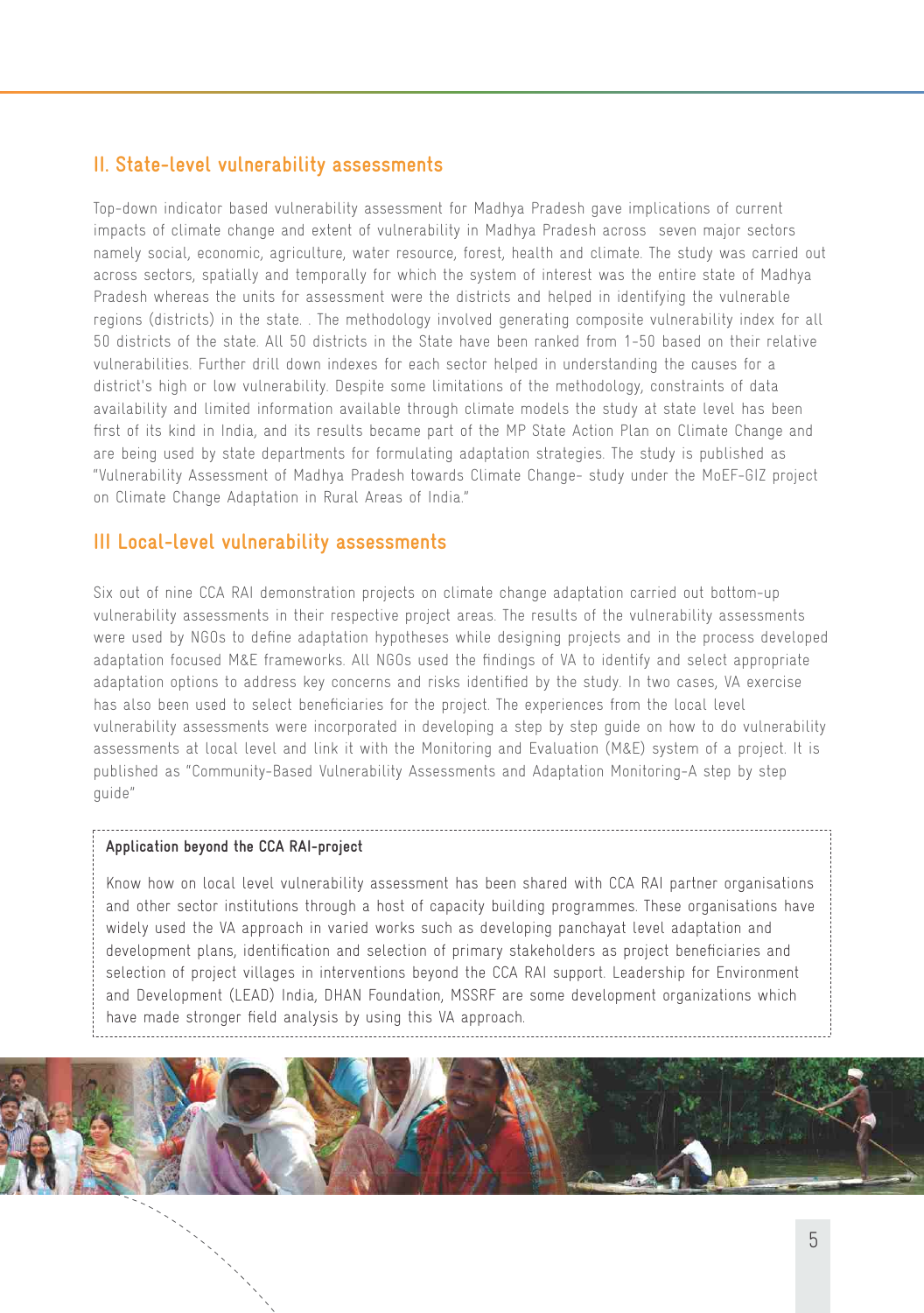### **Key learnings and recommendations**

## **Overall learning**

The impacts of - and vulnerabilities to - climate change can vary across regions (e.g. global, national, sub-national), economic sectors (e.g. agriculture, industry, shipping), social groups (e.g. urban populations, forest dwellers, coastal communities) or types of system considered (e.g. natural, social, economic, socioecological).Given these circumstances, the development of any "one-size-fits-all" solution for assessing vulnerability to climate change is challenging. Hence the Vulnerability Assessment framework developed under CCA RAI gives its user enough flexibility to plan, choose and adapt the tools to their specific contexts.

#### **State-level vulnerability assessments**

- Indicator based assessment is one of the most widely used tool for assessing vulnerability to climate change and can be a useful tool for supporting decision making as it enables a clear visual mapping of priority areas.
- Assessing vulnerability at state level for multiple sectors and domains using indicator based approach was done for first time in India and methodology is now being adapted by other agencies for assessing vulnerabilities in other Indian states.
- Vulnerability to climate change is not only determined by quantifiable variables but also by qualitative variables. Accommodating these variables in indicator based approaches is challenging and needs extensive stakeholder consultations besides open mindedness.
- The development of indicators is constrained by the availability of data related to specific variables. Very often these data are not available in the format which the study would need. In Madhya Pradesh, for example, crop production statistics on district level are available online for the year 1999 onwards. Crop production statistics prior to 1999 have not been digitized and are thus only available in paper which needs to be collected from various offices across the state. Similarly data for different indicators for the same time period is also not available while some required data was completely unavailable. The choice of indicators were governed by these factors. It was experienced that data collection and bringing it in usable format (data cleaning) was the most time consuming part of the study.
- Though greatest possible care can be taken in the selection and classification of indicating variables into the IPCC variables of Vulnerability, viz, exposure, sensitivity and adaptive capacity, the indicator based approach remains subjective. Given sufficient data availability, any number of variables could theoretically be included in the assessment.

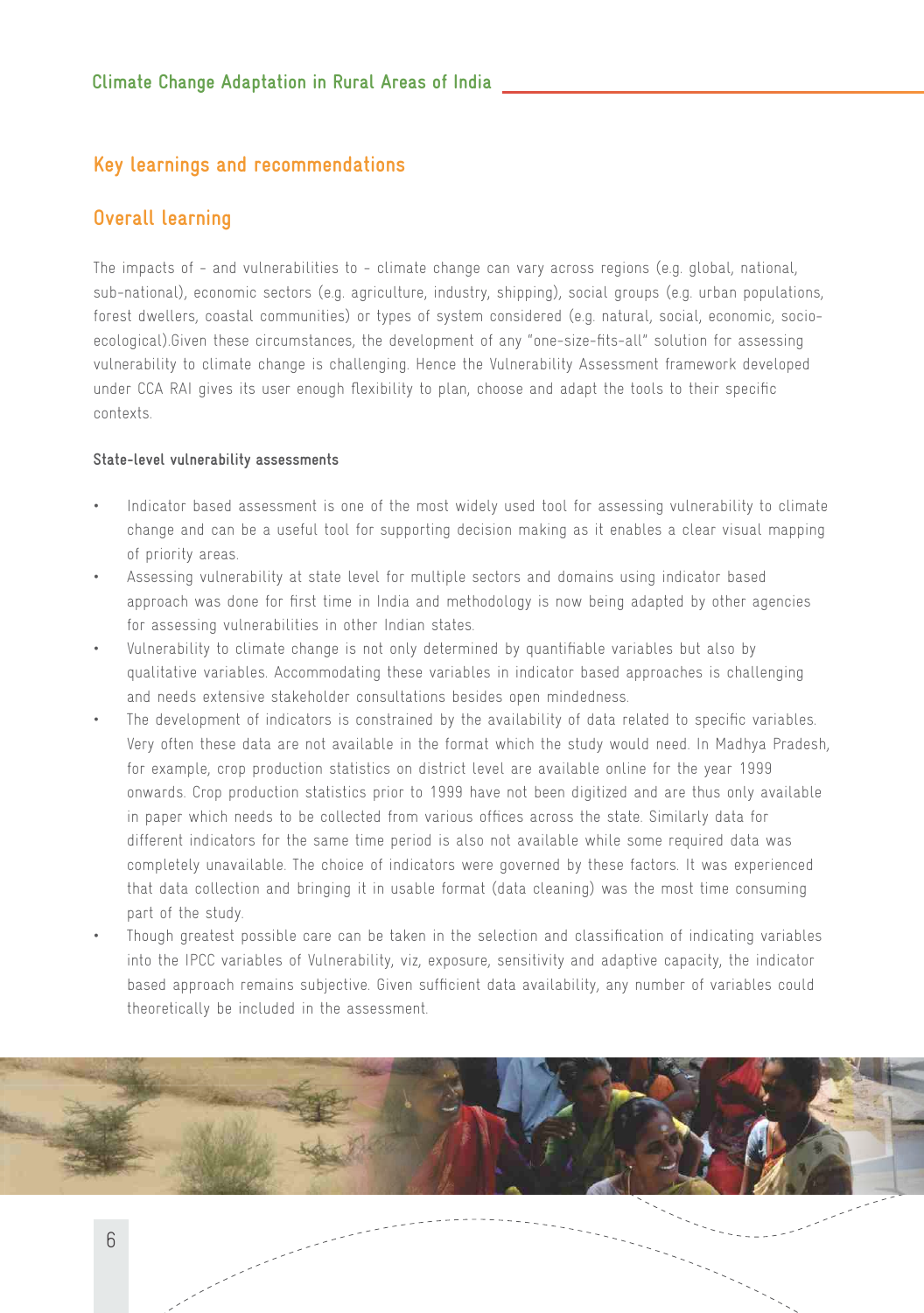- Stakeholder engagement at every step was found to be necessary and thus is strongly recommended for effective selection and classification of indicators as well as dissemination and use of results.
- The results of vulnerability assessment are affected by the inherent limitations of climate models and sectoral impact models.
- Vulnerability assessment at the state level provides the first insights into the districts that need immediate attention. The next step is to communicate the results to relevant stakeholders, policy makers, decision makers, and implementers so that the knowledge generated and its inferences are put into practice. Scientific methods and tools applied in the assessment need to be put into a comprehensive and simplified narration in a way that makes the end users of the assessment understand how data were analysed and results generated and most importantly how the finding is likely to affect the concerned sector. This helps the end user in determining the need for detailed study in selected areas for policy formulation.

#### **Local-level vulnerability assessments**

- PRA (Participatory Rural Appraisal) exercises form an integral part of local level vulnerability assessments. It has been learned that participatory exercises are very effective in generating essential information on all aspects of a community's vulnerability to climate change.
- Climate data are often not available at the local level and data from a higher spatial aggregation must be used for validation/ triangulation.
- Local level vulnerability assessments are supposed to increase the overall knowledge on climate change vulnerability and impacts on local levels. In order to achieve this goal, a better documentation of tools, methods and results of the assessments is necessary. However, the necessary knowledge on documentation and presentation of results is often not present with the NGOs.
- A clear distinction between sources of information is necessary to know where the line between community perception and scientific evidence can be drawn.
- Local level vulnerability assessments can also provide the starting point for developing monitoring and evaluation (M&E) frameworks for local level adaptation projects. Accordingly, an M&E framework for the projects should contain indicators based on the components of climate change vulnerability.